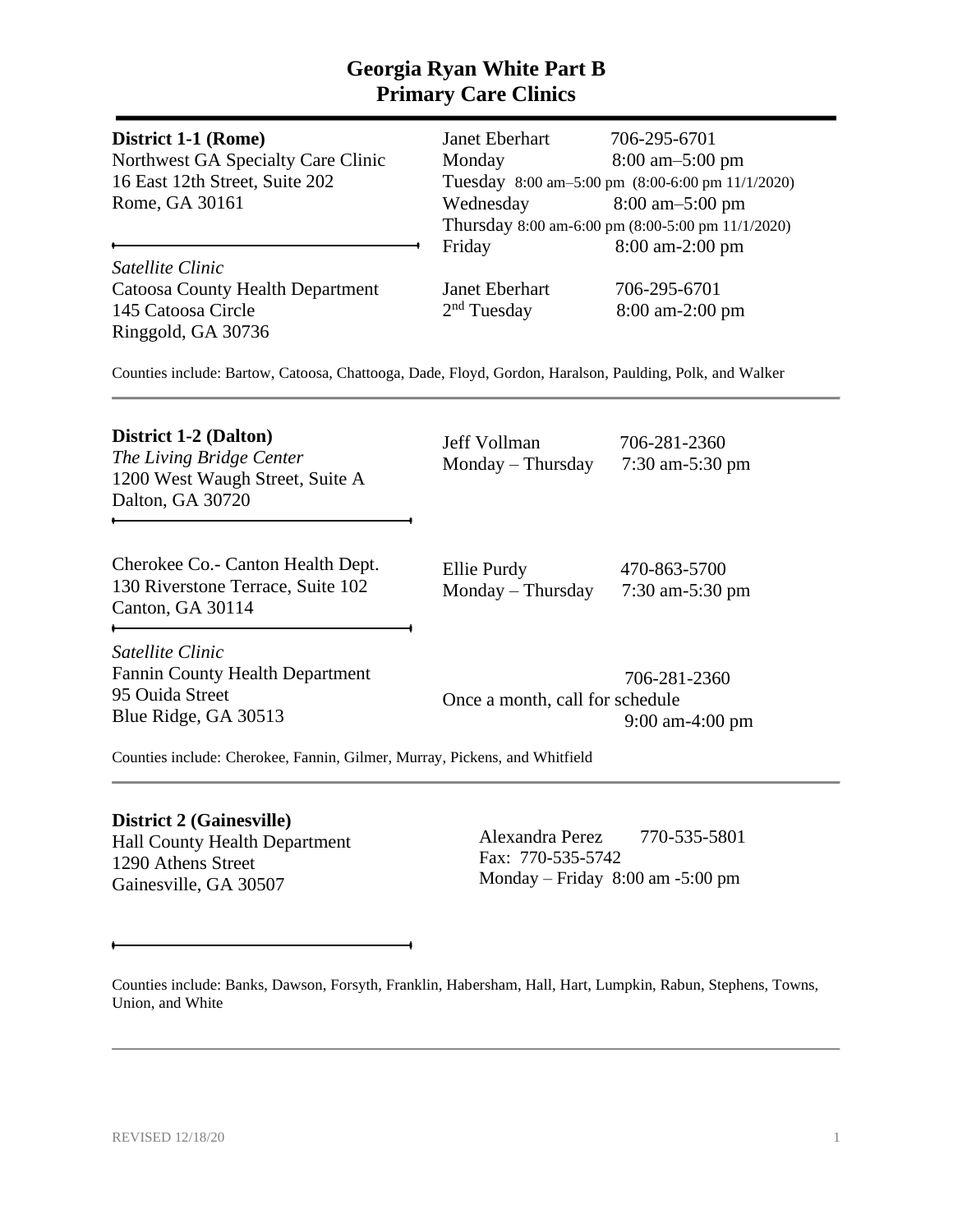## **District 3-1 (Cobb-Douglas)**

Positive Impact Health Centers- Marietta 1650 County Services Parkway SW Marietta, GA 30008-4010

Counties include: Cobb, and Douglas

## **District 3-3 (Clayton)**

CCBoH Clinic Clayton County Board of Health 34 Upper Riverdale Rd, Suite 200 Riverdale, GA 30297

Dominique Brown-Nelson 770-738-8555 Monday – Friday 8:00 am – 5:00 pm

Hawa Kone 678-479-2209 Front Desk: 678-610-7640 Monday – Friday  $8:00 \text{ am} - 5:00 \text{ pm}$ 

Primary care office hours by appointment: Monday-Friday  $9:00 \text{ am} - 5:00 \text{ pm}$ 

Counties include: Clayton

## **District 3-4 (Gwinnett)**

Positive Impact Health Center-Duluth (Formally known as Aid Gwinnett) 3350 Breckenridge Blvd., Suite 200 Duluth, GA 30096-7612

Counties include: Gwinnett, Rockdale, and Newton

## **District 4 (LaGrange)**

AID Atlanta Newnan 770 Greison Trail, Suite H Newnan, GA 30263

Karen Cross 678-990-6415 Monday - Thursday  $8:30 \text{ am} - 5:00 \text{ pm}$ Friday 8:30am -1:00 pm 1 st  $8:30$  am  $- 12:30$  pm

Tamakio Patterson 770-252-5418 Monday-Friday 8:00 am – 5:00 pm

Counties include: Butts, Carroll, Coweta, Fayette, Heard, Henry, Lamar, Meriwether, Pike, Spalding, Troup, and Upson

### **District 5-1 (Dublin)**

South Central Health District 103 Mercer Drive, Suite B Dublin, GA 30121

Malela Rozier 478-274-3012 Monday 8:00 am - 4:30 pm Tuesday 8:00 am - 4:30 pm Wednesday 8:00 am - 4:30 pm Thursday  $8:00 \text{ am} - 7:00 \text{ pm}$ Friday 8:00 am - 1:30 pm

Counties include: Bleckley, Dodge, Johnson, Laurens, Montgomery, Pulaski, Telfair, Treutlen, Wheeler, and Wilcox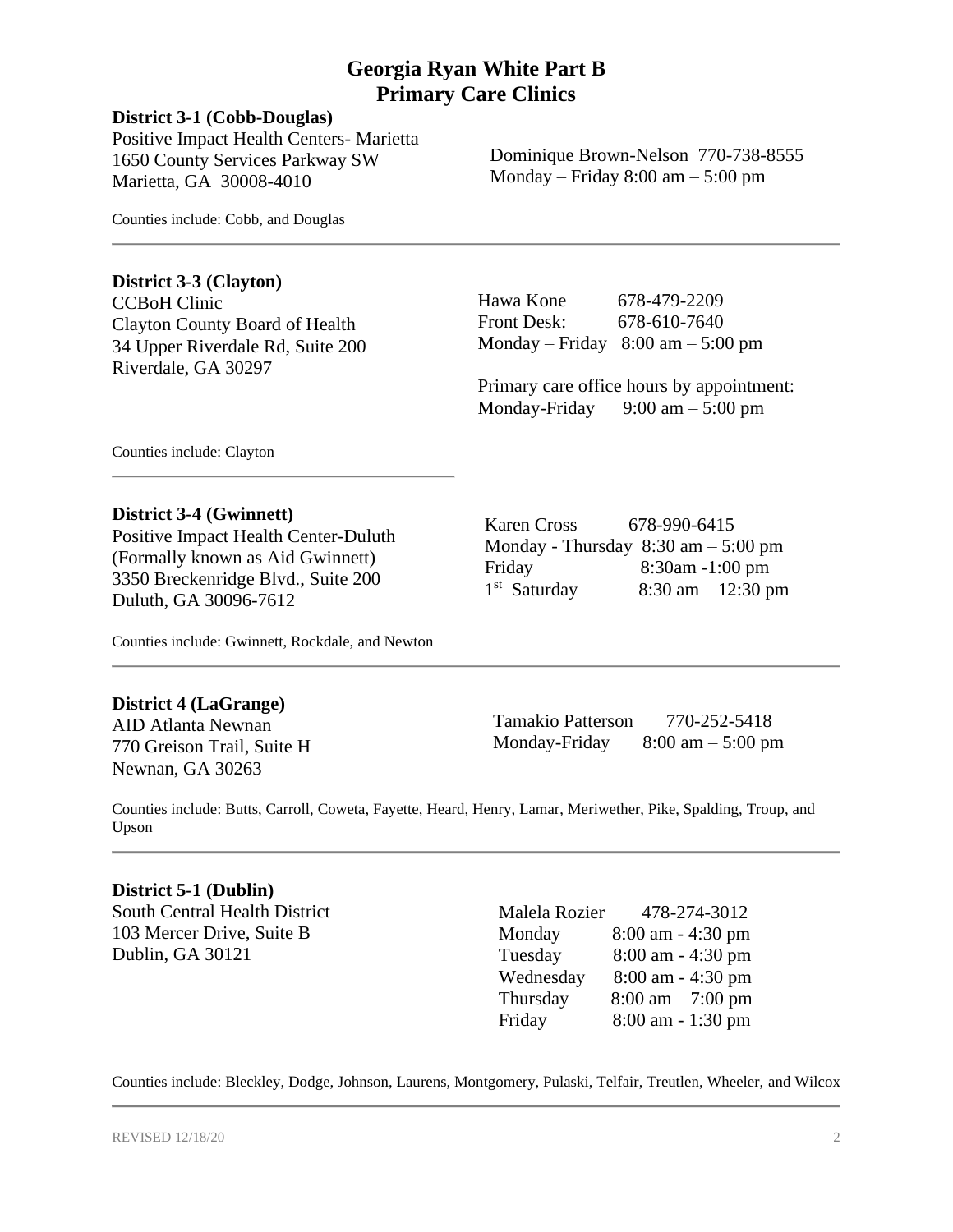**District 5-2 (Macon)**

COMPASS Cares 180 Emery Hwy. Macon, GA 31217

Counties include: Baldwin, Bibb\*, Crawford, Hancock, Houston, Jasper, Jones, Monroe, Peach, Putnam, Twiggs, Washington, and Wilkinson

**District 6 (Augusta)** East Central Health District\* 1916 North Leg Road

Augusta, GA 30909

Erin Wust 478-464-0612 Mon, Wed, Thurs 7:00 am - 5:00 pm Tuesday: 7:00 am to 7:00 pm Friday 7:00 am to 11:30 am

Brandon Dykes 706-667-4340 \*Please call for specific clinic hours

Christ Community Health Services Augusta, Inc. 127 Telfair Street Augusta, GA 30901

Ryan Quiller 706-396-1480 Monday – Friday  $8:00 \text{ am} - 5:00 \text{ pm}$ 

Counties include: Burke, Columbia, Emanuel, Glascock, Jefferson, Jenkins, Lincoln, McDuffie, Richmond, Screven, Taliaferro, Warren, and Wilkes

### **District 7 (Columbus)**

Columbus Health Department 5601 Veterans Parkway Columbus, GA 31904

Sumter County Health Department 1601 N. MLK Jr. Blvd. Americus, GA 31719

Crisp County Health Department 111 24<sup>th</sup> Street East Cordele, GA 31015

Cathy Graves 706-321-6420 Monday – Friday  $8:00 \text{ am} - 5:00 \text{ pm}$ 

 Kimberly Redford 229-931-2514 8:00 am – 5:00 pm 1<sup>st</sup> Tuesday and Thursday of the month 2<sup>nd</sup> and 3<sup>rd</sup> Tue and Wed of the month

 4 th Tuesday of the month Kimberly Redford 229-276-2680 or 229-931-2514 9:00 am – 4:00 pm 1 st Wednesday and Friday of the month 2<sup>nd</sup> Friday of the month 3<sup>rd</sup> Friday of the month 4<sup>th</sup> Wednesday and Friday of the month Friday hours of operation 9:00 am - 3:00 pm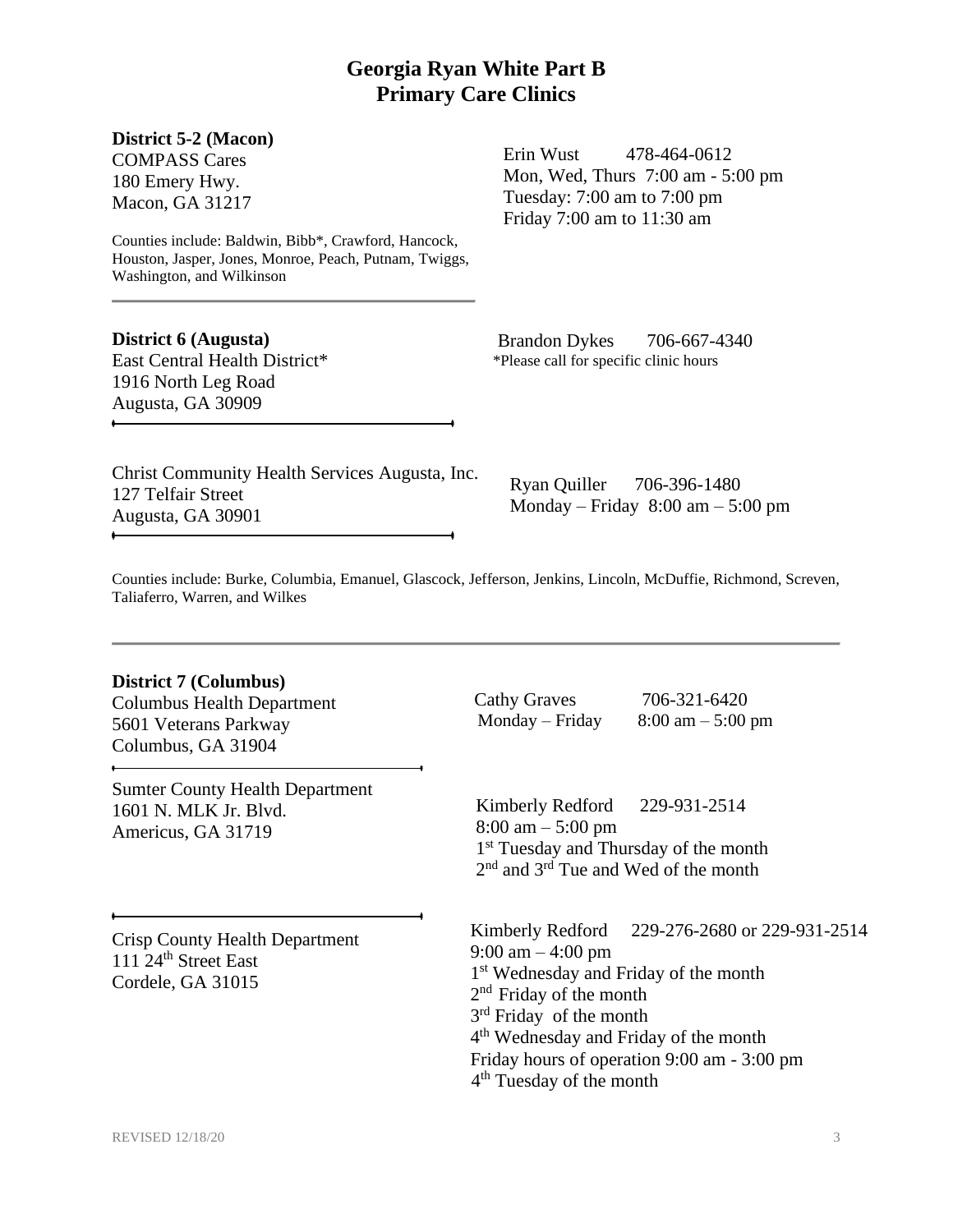Randolph County Health Department 410 N. Webster St Cuthbert, GA 39840

Kimberly Redford 229-732-2414 or 229-931-2514 9:30 am – 3:00 pm 2<sup>nd</sup> Thursday of the month

Counties include: Chattahoochee, Clay, Crisp, Dooly, Harris, Macon, Muscogee, Marion, Quitman, Randolph, Schley, Stewart, Sumter, Talbot, Taylor, and Webster

### **District 8-1 (Valdosta)**

Adult Health Promotion Clinic –South (Valdosta – Primary Clinic) 601 North Lee Street Valdosta, GA 31601

Adult Health Promotion Clinic-North (Tifton – Satellite Clinic) 305 E 12th Street Tifton, GA 31794

Counties include: Ben Hill, Berrien, Brooks, Cook, Echols, Irwin, Lanier, Lowndes, Tift, and Turner

### **District 8-2 (Albany)**

Thomasville Office 14540 US. 19 South; Suite 1, Thomasville, GA 31758

Albany Office\* 1710 S. Slappey Blvd. Albany, GA 31706

Rural Clinic 2202 E. Oglethorpe Blvd. Albany, GA 31705 (Part B Subcontractors for Thomasville Clinic)

Teresa Hritz 229-245-8711, ext 239 Althea Daniels 229-245-8711, ext 288 Clinic Receptionist 229-247-8025 Monday – Thursday 8:00 am – 5:00 pm Fridays 8:00 am  $-2:30 \text{ pm}$ 

Teresa Hritz 229-245-8711, ext 239 Althea Daniels 229-245-8711, ext 288 Clinic Receptionist 229-391-9281 Monday – Thursday 8:00 am – 5:00 pm Fridays 8:00 am  $- 2:30 \text{ pm}$ 

Kirstern James 229-225-3996 or Zeenat Turner 229-225-4392 1<sup>st</sup> and 3<sup>rd</sup> Friday Clinical Services 9:00 am – 1:00 pm \* Clinical 1 st and 3rd Friday and Case Management Services Tuesday - Friday. (Closed every Monday)

Remy Hutchins 229-638-6428 Monday – Friday  $7:30 \text{ am} - 6:00 \text{ pm}$ \*Clients are seen for case management and ADAP services only. Clinical services are not provided in the Albany office

Dawn Robinson 229-431-1423 Monday – Friday 8:30am – 5:00 pm

Counties include: Baker, Calhoun, Colquitt, Dougherty, Decatur, Early, Grady, Lee, Miller, Mitchell, Seminole, Terrell, Thomas, and Worth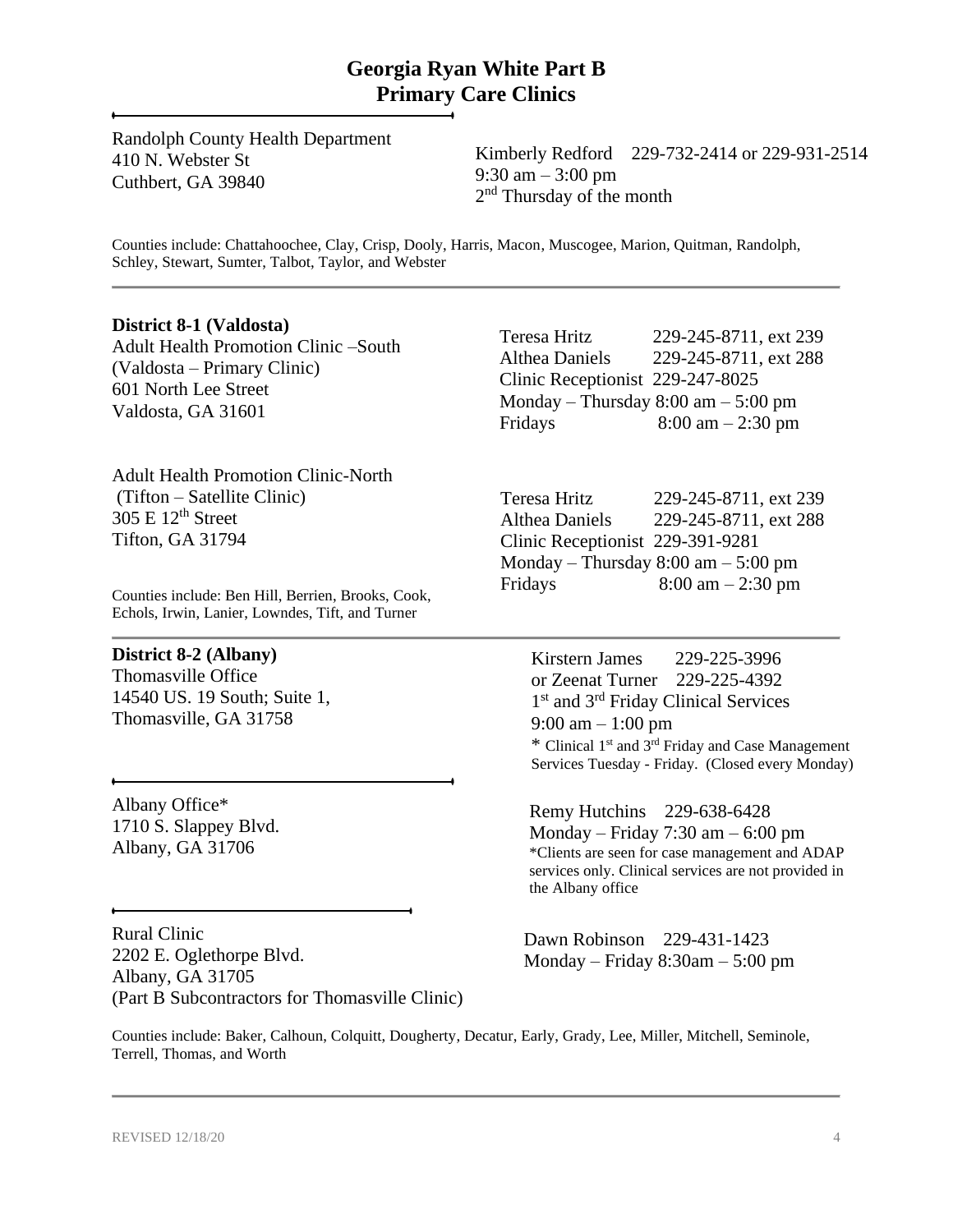### **District 9-1 (Savannah-Brunswick**)

Chatham CARE Center 107 B Fahm Street Savannah, GA 31401

Glynn CARE Center  $27474^{\text{th}}$  St. Brunswick, GA 31520

Liberty CARE Center 1113 E. Oglethorpe Hwy. Hinesville, GA 31313

Glynn, Liberty, Long, and McIntosh

Donna Corey 912-651-2253 Monday –Friday 7:30 am – 6:00 pm

Mallory Chappell 912-264-3236 Monday – Wednesday 8:00 am – 5:00 pm Thursday  $8:00 \text{ am} - 7:00 \text{ pm}$ Friday 8:00 to 12:00 pm

Mallory Chappell 912-264-3236 Or clinic directly: 912-876-5085 or 1-877-221-6959 Monday – Wednesday by appointment only

Counties include: Bryan, Camden, Chatham, Effingham,

## **District 9-2 (Waycross)**

Bulloch Wellness Center 3 West Altman Street Statesboro, GA 30458

Shelby Freeman 912-764-2402 or 1-800-796-6213 Monday -Friday 8:00 am - 5:00 pm

Coffee Wellness Center 310 Bryan Street West Douglas, GA 31533-2123

Amanda Coffee 912-389-4586 or

 1-866-808-7828 Fax: 912-389-4595 Monday – Friday  $8:00 \text{ am} - 5:00 \text{ pm}$ 

Toombs Wellness Center 714 North West Broad St. Lyons, GA 30436

Shelby Freeman 912-764-2402 or (Only on clinic days) 912-526-6488  $2<sup>nd</sup>$  and  $4<sup>th</sup>$  Friday 8:00 am – 5:00 pm